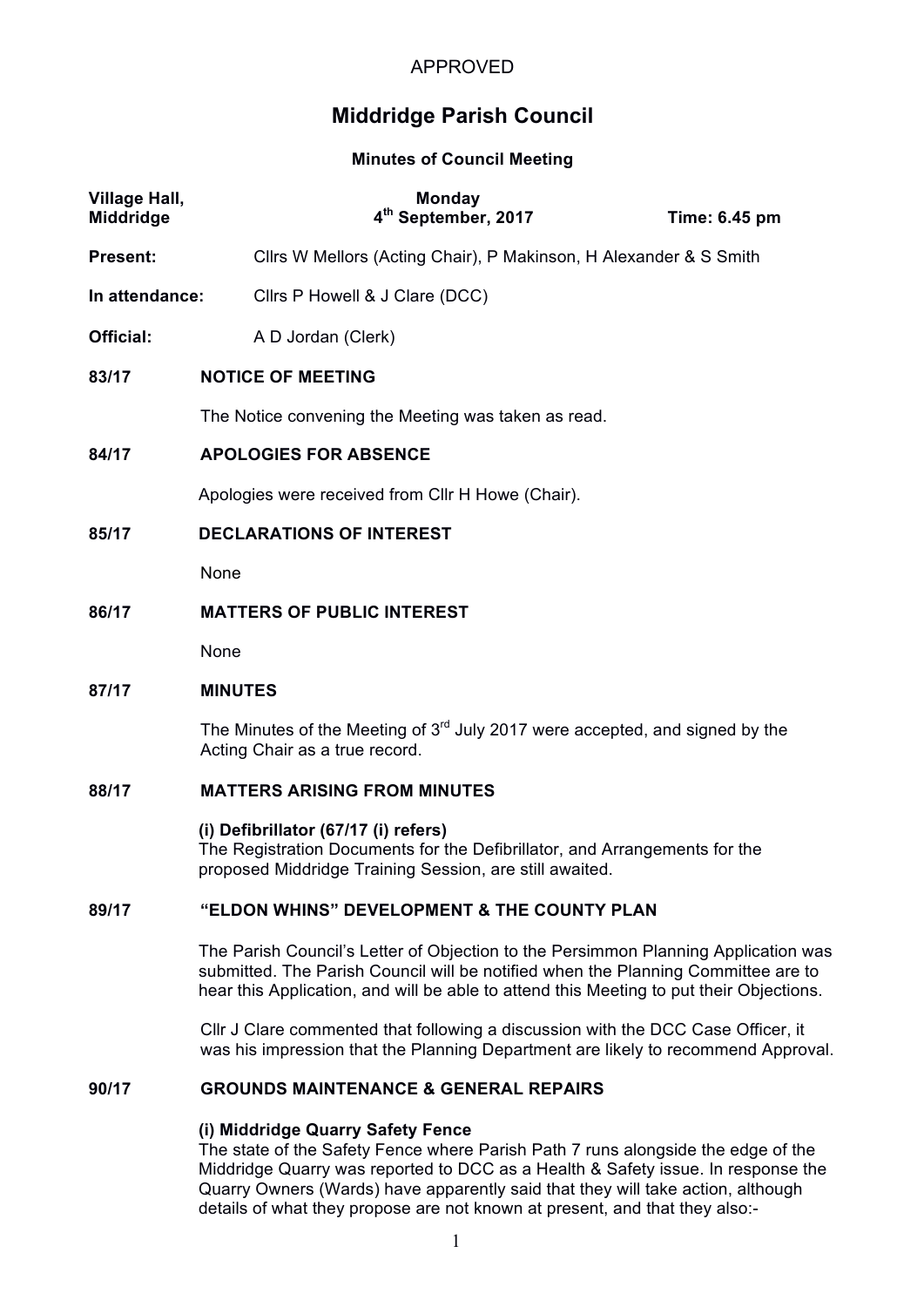- (a) Are considering erecting a Fence to prevent access to the Floor of the Quarry; the Parish Council would support this.
- (b) Would like to fill in part of the Quarry. It was pointed out that since the Quarry is an area of Special Scientific Interest this would not be permitted, and in any case the Parish Council are opposed.

It was agreed that the Parish Council would await developments, but their interest in this matter should be made clear to the DCC Officer concerned (Peter Crinion). *Action:* Clerk

## **(ii) DCC proposed Street Light Removal**

A response from Yvonne Edwards is still awaited.

## **(iii) Trees**

Cllr S Smith said that she and her husband had removed the branch which recently fell from a Tree near the North Side Bus Shelter. She also expressed her concern regarding the state of some of the other branches on the Parish Council's Trees, and suggested that the Council should consider carrying out a Risk Assessment. Following discussion it was agreed that a DCC Officer should be consulted to seek his opinion.

*Action:* Clerk

## **(iv) Skill Mill**

This new DCC Project offers Youth Offenders an opportunity to help improve the Environment in the County. Following discussion it was agreed that the Parish Council should seek help to:-

(a) Improve the state of Parish Path 7 (the Tramway). It was noted that this would require the approval of the DCC Parish Path Partnership.

(b) Clear the grass which has grown over the Footpaths crossing the Village Green. *Action:* Clerk

## **(v) Parish Paths**

Cllr S Smith mentioned that there were a number of substantial Potholes in Parish Path 6 (which runs alongside the Railway between the bottom of Walkers Lane and Middridge Quarry) which become filled with water after rain, and make using the Path difficult. It was agreed to consult the Parish Path Partnership about this. *Action:* Clerk

## **91/17 PLANNING APPLICATIONS**

Nothing to report.

### **92/17 CHILDREN'S' PLAY AREA**

Ian Hayman has cleared the Moss from the Swing Bases.

The Clerk's Monthly Inspection report was approved.

Cllr H Alexander kindly agreed to repaint the small area of damage on the Goalpost. The Clerk is investigating the possibility of fitting some form of Bird Repelling device to the Swings to prevent fouling of the Seats.

## **93/17 ROAD-TRAFFIC**

The two 30 mph Speed Limit Signs which were disfigured by Racist Graffiti will be replaced by the end of October.

Cllrs S Smith and P Makinson mentioned that the width of the Pavement on the corner of the Main Road near the Village Hall was restricted by Bollards, and as a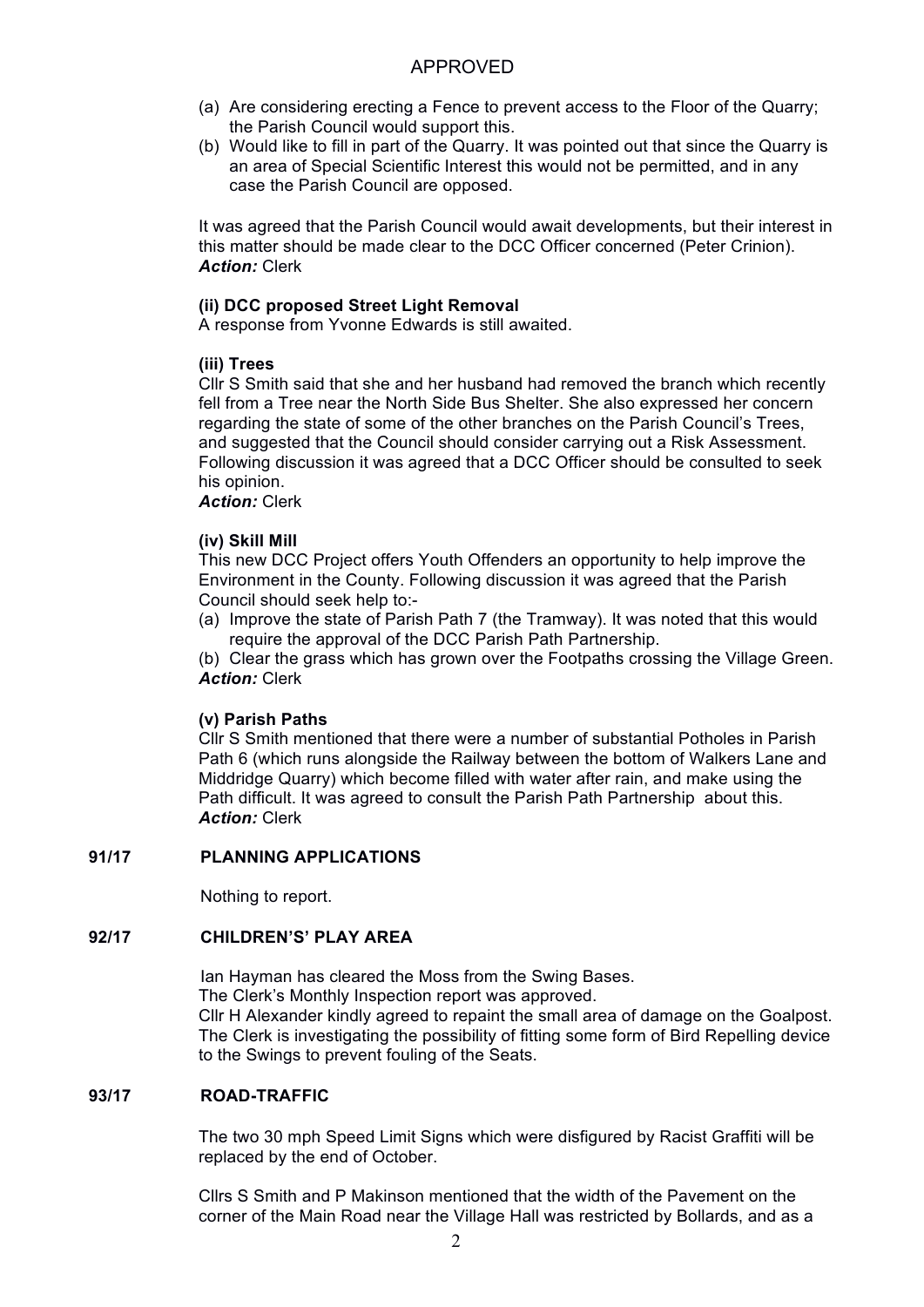result People with Prams and Pushchairs had to step into the Road, which is clearly dangerous. It was agreed to investigate whether the Pavement could be widened by removing the grass which has encroached onto it and if necessary to request the DCC Highways Department to consider what should be done. *Action:* Clerk

#### **94/17 "THE PADDOCK"**

An On-Site Meeting has been arranged so that those concerned can discuss Cllr J Clare's Proposal to make some immediate improvements to 'the Paddock'. Cllr J Clare again stressed that no-one was committed to anything at this stage.

#### **95/17 NEIGHBOURHOOD PLAN (NP)**

The Parish Council's Grant Application for a second tranche of Consultancy Support has been approved. A Meeting of the NP Working Group to discuss arrangements for the proposed new Community Engagement Exercise is being organised. *Action:* Clerk

Cllr J Clare stressed the importance of having an NP when it comes to protecting Areas of Separation between Developments. Great Aycliffe Town Council have recently been able to successfully oppose an unwanted Development due to these provisions in their recently approved NP.

## **96/17 ACCOUNTS**

**RESOLVED** that the Parish Council approves and accepts their 2016/17 Accounts as approved by the External Auditor.

Councillors considered a Schedule of Accounts for Payment.

**RESOLVED** that the following Accounts be approved for payment:-

| <b>Pavee</b>               | <b>Purpose</b>              | Sum     |
|----------------------------|-----------------------------|---------|
| Hayfields Contracting Ltd. | Play Area Cleaning          | £180.00 |
| IBDO LLP                   | <b>External Auditor Fee</b> | £120.00 |
|                            | <b>TOTAL</b>                | £300.00 |

#### **97/17 GAMP & CDALC**

GAMP activities have now resumed following "Purdah". Project Grant Applications which amount to three times the available Budget are currently being considered.

Cllr W Mellors stated that since his appointment as the Representative of the GAMP Local Councils Forum on the CDALC Executive Committee, he has not been invited to attend any Executive Committee Meetings; this is to be investigated. *Action:* Clerk

## **98/17 GENERAL CORRESPONDENCE**

A Letter was received from the Middridge Village Association thanking the Parish Council for their Donation of a £40 Raffle Prize.

#### **99/17 OTHER MATTERS**

#### **(i) Remembrance Sunday Arrangements**

The arrangements for this year's Remembrance Sunday  $(12<sup>th</sup>$  November) were discussed. The Clerk will liaise with Tracey Bellas (Shildon Town Council Clerk)